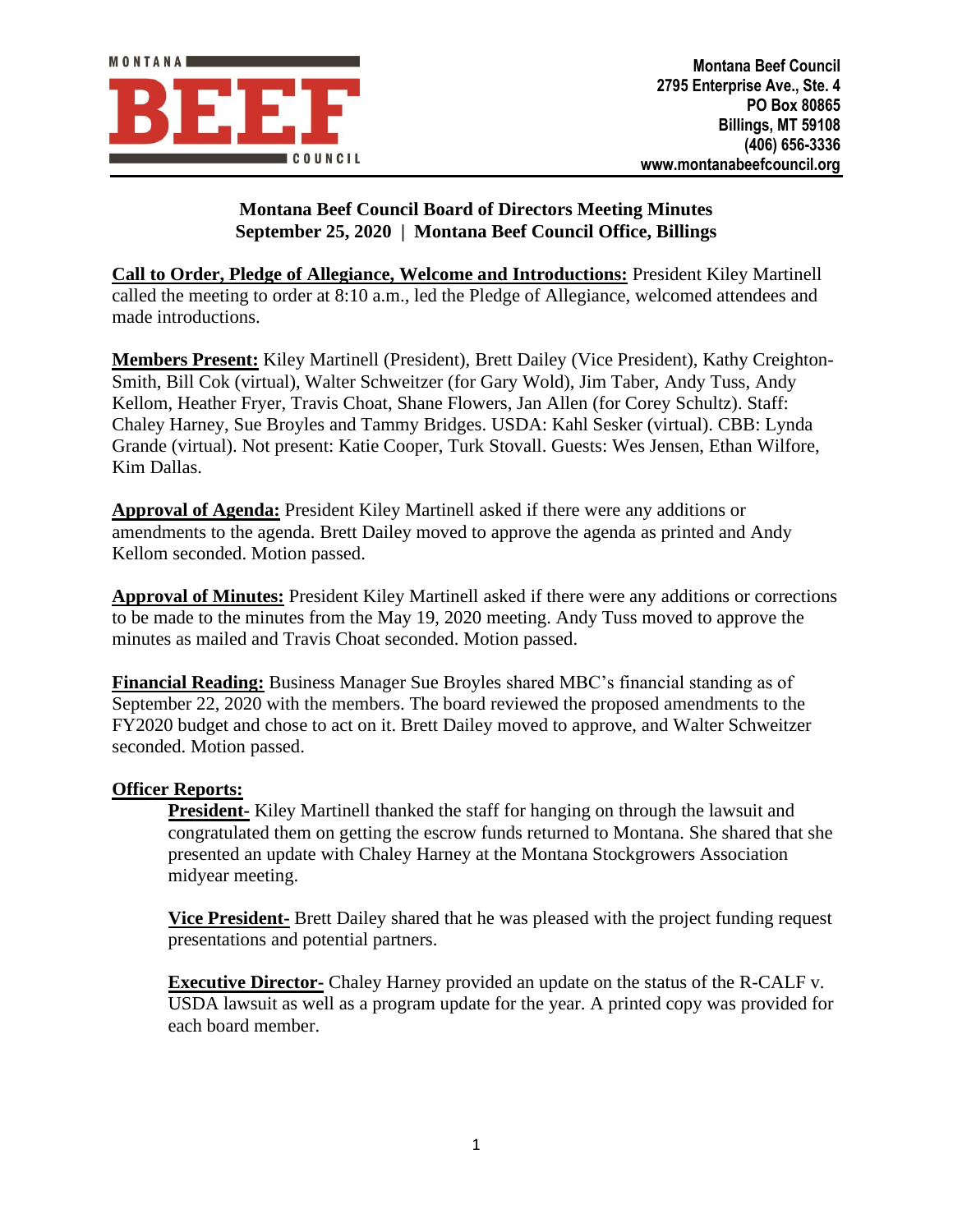

# **National Reports:**

**CBB:** Lynda Grande provided an update on the most recent Beef Promotion Operating Committee meeting results and plans for the upcoming fiscal year. She also shared updates from the Export Growth committee.

**Federation-** Kathy Creighton-Smith, Andy Kellom and Kiley Martinell shared their reports from the most recent annual meeting that was held virtually.

**USMEF-** Jim Taber shared a recent USMEF webinar video and presentation with board members. Board members received a copy of the latest export statistics from USDA and USMEF.

## **Committee Reports:**

The board heard reports from the following committees:

**Executive-** Chairwoman Kiley Martinell **Budget-** Chairman Brett Dailey **Bylaws-** Chairman Andy Kellom **Education-** Chairwoman Kiley Martinell (for Corey Schultz) **Producer Communication-** Chairman Travis Choat **Promotion-** Chairman Brett Dailey

#### **Special Committee Reports:**

The board heard reports from the following special committees:

**Collections and Compliance-** Director of Collections and Compliance Tammy Bridges **\$0.25 Montana Research-** Chairwoman Kathy Creighton-Smith

**Nominating-** Chairwoman Kiley Martinell opened nominations for the USMEF and Federation of State Beef Council representative seats. Walter Schweitzer nominated Brett Dailey and Heather Fryer to serve as the USMEF representatives. Andy Kellom seconded. Motion passed.

Brett Dailey moved to re-elect the current Federation Directors—Kiley Martinell, Andy Kellom and Kathy Creighton-Smith. Travis Choat seconded. Motion passed.

**Montana Department of Livestock Welcome and Introduction:** Ethan Wilfore and Kim Dallas from the Montana Department of Livestock introduced themselves as new employees and shared their ideas for collaborating with Montana Beef Council.

**USDA Update:** Kahl Sesker with USDA Agriculture Marketing Service provided an update and answered questions from the board.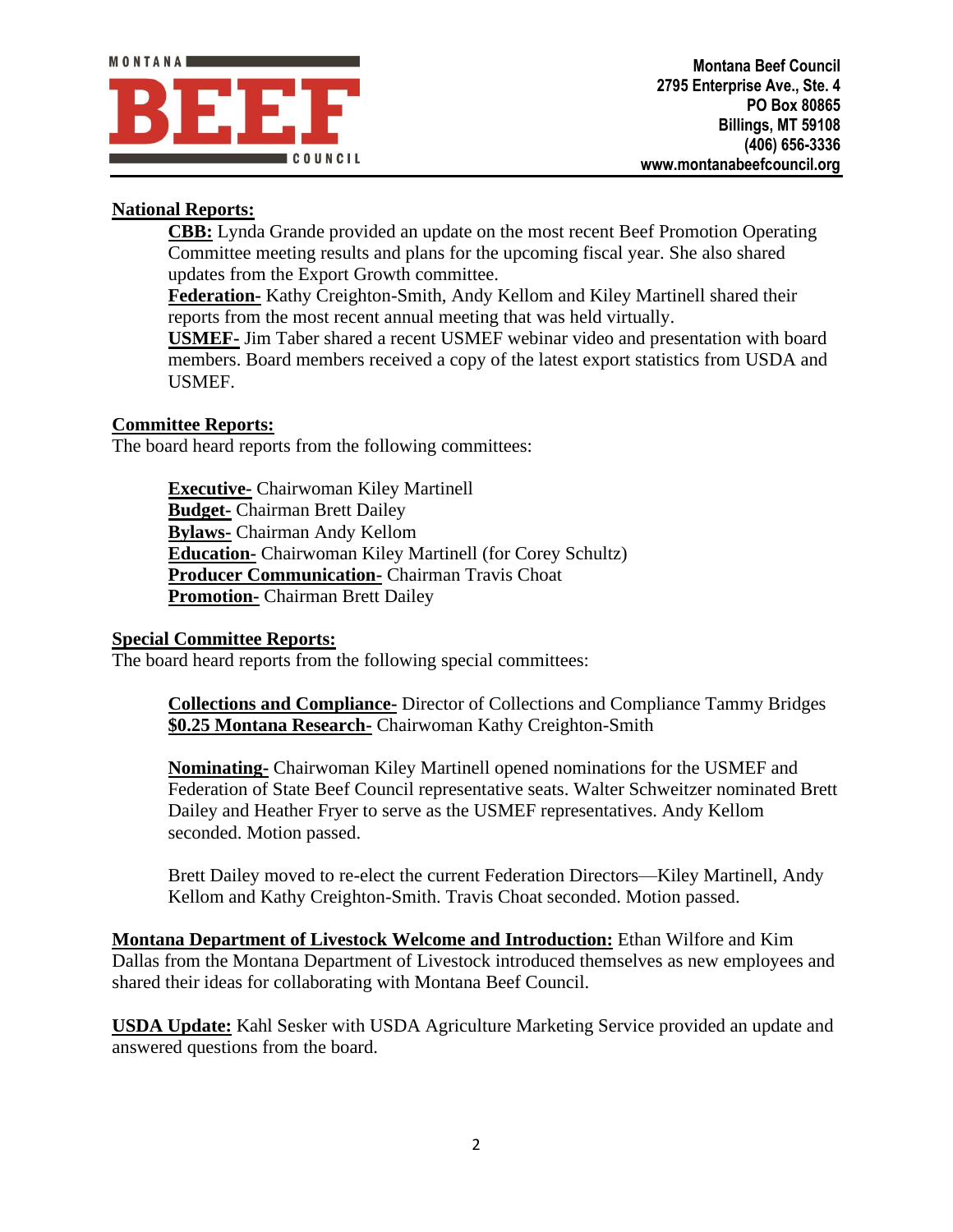

### **Unfinished Business:**

**FY2020 Budget Amendments-** The board acted on this item during the financial reading.

**MBC Federation and USMEF Investment-** Kiley Martinell shared that the executive committee and the budget committee had reviewed the Federation investment options and proposed the investment for three representatives. The executive committee will review and determine a prioritized category for the investment to be directed. Kiley Martinell shared that the committees had also reviewed the USMEF investment and proposed to keep the level the same with one USMEF representative and an alternate.

**Escrow Fund and MBC Consented Funds Account-** The MBC staff shared that the escrow funds being held by the Cattlemen's Beef Board during the preliminary injunction had been officially released and returned to MBC and are being held in the \$1 checking account. MBC staff shared that the newly created Consented Funds account would not necessarily be needed going forward and could be closed. The board discussed the options and chose to keep the account open for now and pay out any final expenses that were designated to come out of that account. The board also directed staff to pursue options for checking account options that returned interest.

#### **New Business:**

**Terms of Office Review-** The board reviewed the current terms of office for any necessary changes or updates.

**Annual Meeting Notices-** Chaley Harney stated that any upcoming annual meeting dates from the various organizations represented on the board should be shared with the office. She also shared that staff is available to assist if any member needs a presentation, notes or assistance at any meetings.

**Membership Verifications-** Kiley Martinell shared that all organizations, except for Montana Angus Association, had met or exceed the minimum membership requirements as outlined in the MBC Bylaws. Kiley Martinell proposed that the Montana Angus Association could have until January 1, 2021 to get to the minimum membership requirement and that the seat should be placed on probation during that time. Andy moved to approve the proposal and Travis Choat seconded. Motion passed.

Chaley Harney requested that due to Kathy Creighton-Smith's probation status, another Federation Director should be elected as an alternate if the Montana Angus Association is unable to meet the requirement in time for the next national meeting. Brett Dailey volunteered to serve as a one-time alternate. Andy Kellom moved to approve Brett Dailey as a one-time alternate for the Federation Director seat. Jim Taber seconded. Motion passed.